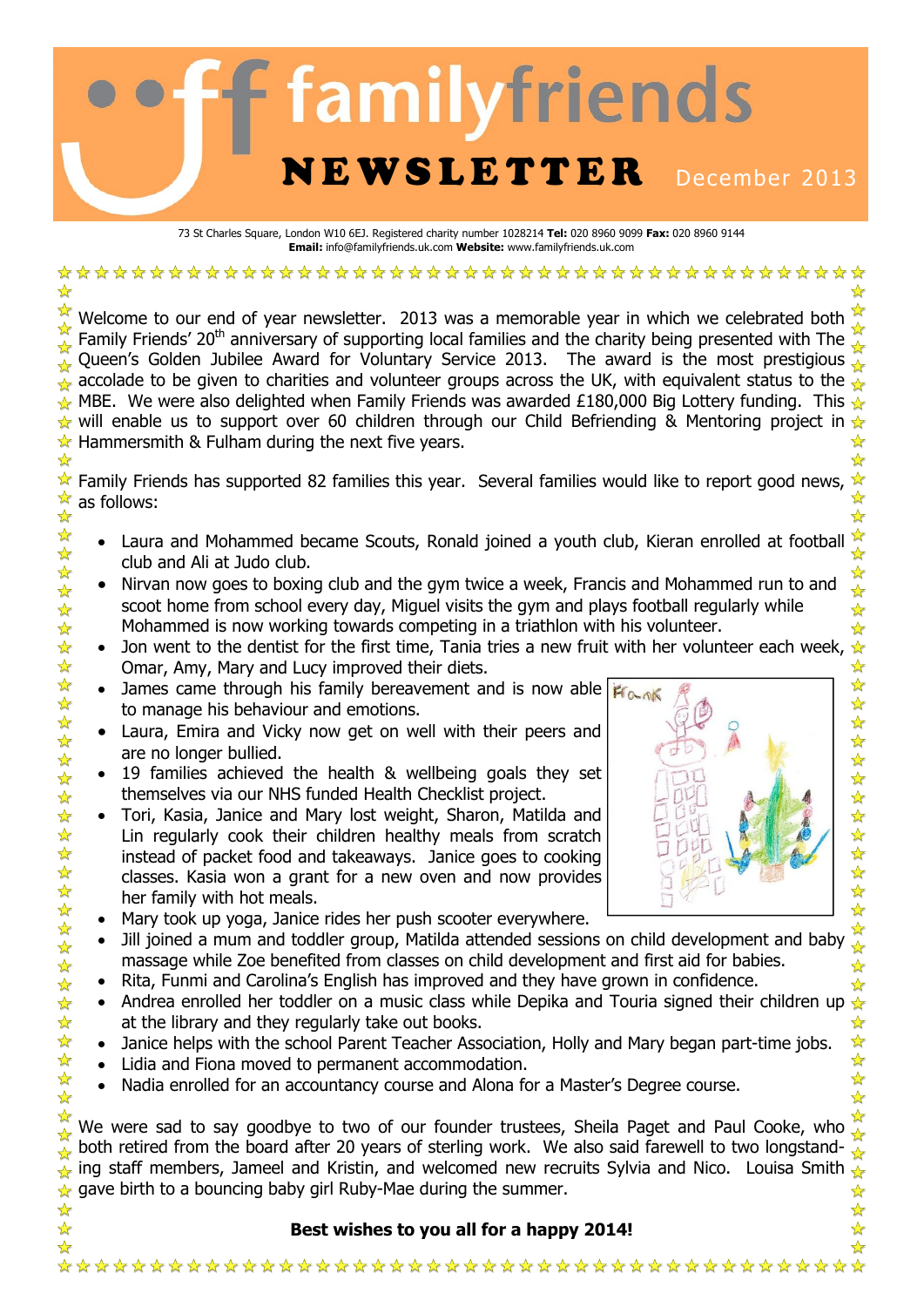## **NOTICEBOARD**

There are lots of Christmassy activities taking place at The Tabernacle this year: The Portobello Panto 2013 Cinderella (She's from the Bella) runs from 18-21 December and tickets range from £5-20. Younger children may enjoy performances of Hedgemont the Hunter by Honey-Bear Youth Theatre, Early Bird Tickets start at £5 from Sunday 16 December, 3pm. Call 07947 484021 or visit www.tabernaclew11.com for details. The Tabernacle, 35 Powis Square, London, W11 2AY.

The Portobello Ice Rink will be open from 12 - 29 December 2013 from 10am -10pm, closing only on Christmas and Boxing Day. Skating costs just £5 for adults and £3 for concessions and under 18's. From 20 December, there will be live entertainment from 6.30pm with local steel band Glissando Steel Orchestra, along with Pan Diva and guests. Call 020 8962 5720 or email info@westway.org for more information. Portobello Ice Rink, Portobello Green, W10 5XL.

The St John Church Christmas Fair will have a bustling Christmas Market with lots on offer including delicious food, a Santa's Grotto, Christmas carols and a puppet show. It takes place on Saturday 7 December 11am – 5pm. Visit www.stjohnsnottinghill.com for more details. St John's Church, Lansdowne Crescent, London W11 2NN.





## **DHRUV BAKER'S EASY TURKEY CURRY (serves 4)**

 $•\frac{1}{2}$  tsp turmeric • ¼ tsp chilli powder • 227g can chopped

• 500g left-over turkey meat, cut into large

• 500ml chicken stock • 2 tbsp chopped fresh

tomatoes

chunks

coriander

#### **You will need:**

- 2 tbsp vegetable oil
- 1 onion, finely chopped
- 1 tsp grated ginger
- 3 cloves garlic, crushed
- 1 tsp ground cumin
- $\bullet$  1 $\frac{1}{2}$  tsp ground coriander

#### **Method**

- 1. Heat the oil in a large saucepan and fry the onion until soft, then add the ginger and garlic and cook for a further 2-3 minutes.
- 2. Add the spices and stir constantly adding about 1 tbsp cold water after a minute then cook for a further minute taking care not to burn the spices. Add the turkey and cook for 1-2 minutes so that it is coated in the spices, then add the tomatoes and stir through and cook for about 2-3 minutes.
- 3. Add the stock and cook for 10-12 minutes till reduced by half then season to taste.

 Serve with the fresh coriander scattered over the top. Great with steamed rice, naan breads and a salad made of chopped tomato, red onion, cucumber, green chilli, fresh coriander, lime juice, a pinch of caster sugar and salt and pepper.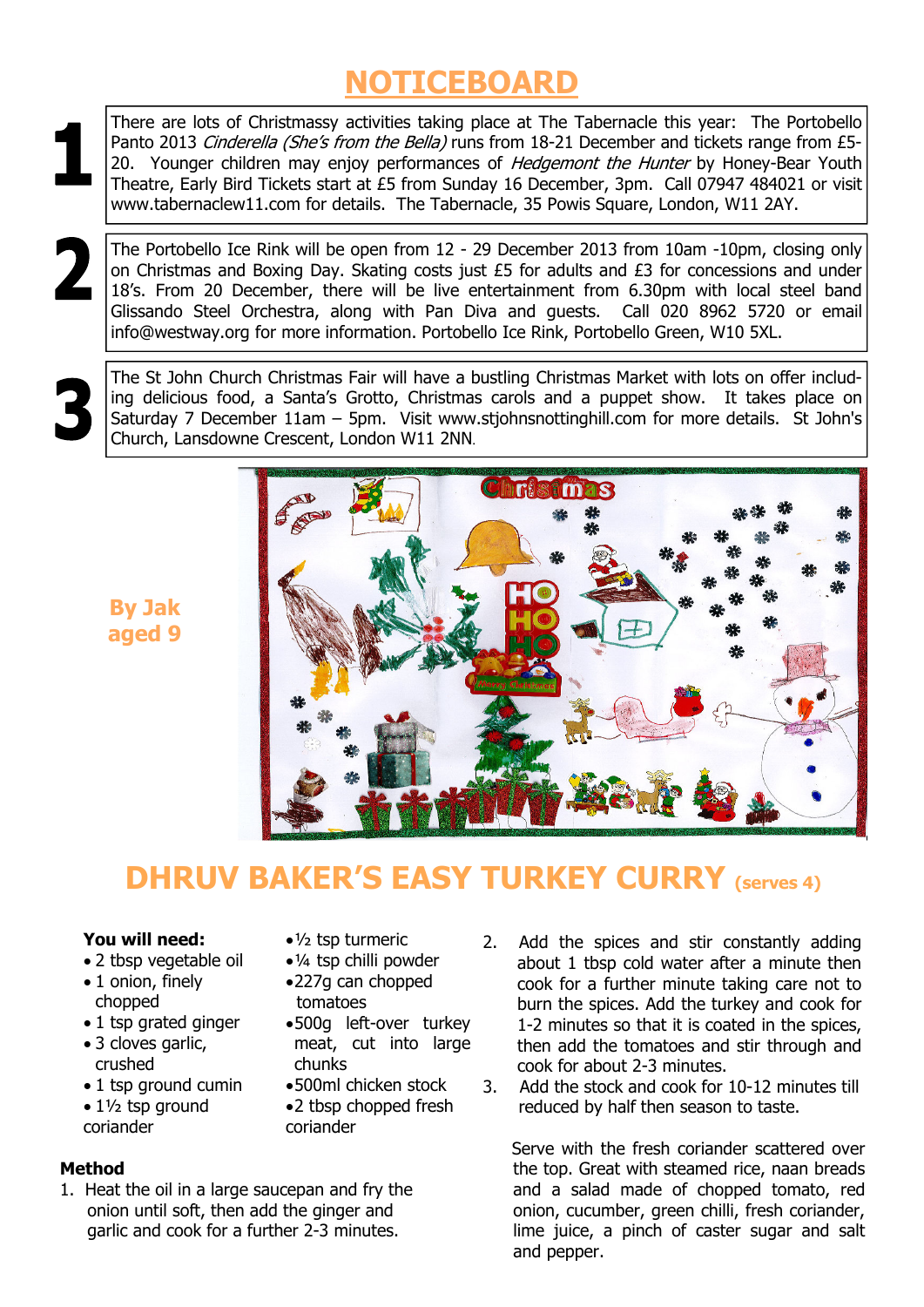## **A Parent's Experience**

Last year I found myself at my lowest ebb. I was scared and lonely with a new baby, not getting along with my child's father, with my family living abroad - I had no one to turn to. As a nurse I was used to caring for old people but a baby was all new to me. My confidence was gone, I had no self esteem and did not know what to do. This tiny human being was depending on me to help him, but I could not help myself. As the tears fell from my eyes I wanted to end it all.

 I went to the doctor and was diagnosed with depression and given anti-depressants. Then one day I had a call from Family Friends who explained who they were and what they did. It sounded just what I needed so I agreed to try their service and just before Christmas I was matched with my volunteer.

Our first meeting was brief but she was friendly, had a warm smile and as the weeks went on I felt quite comfortable speaking to her. I looked forward to her weekly visits. She would always listen and, without being judgemental, she suggested trying other things to do with baby, encouraged me to eat healthily and lose weight, helped me to sort out my living arrangements and to place my son in a nursery. Together we do research on the internet and go for long walks. She has helped me realise what my strengths are and how to improve on my weaknesses. After a few weeks I realised I did not need the tablets anymore; my mood was lifted.

I have now returned to full time work and I am also doing a course to help me improve in my job. My relationship with my son's father has improved and I have a healthy and happy little boy. My volunteer has been a tower of strength to me. I now have confidence in myself. A Family Friend volunteer is with you because they want to help.

#### **Tracey**

## **A Volunteer's Experience**

I was introduced to Family Friends nearly four years ago. It was perfect timing; I had been looking for a fulfilling challenge to do in my spare time and I have not looked back since becoming involved. I have been fortunate enough to work with three lovely families and met some great people along the way.

Before I started, I briefly wondered if my weekly visits could end up becoming a bit of a chore after a while, but I couldn't have been more mistaken. I look forward to them every week and consider it a privilege to not only be able to help, but to be trusted and valued in the role.

The training & support from Family Friends has played a crucial role for me not just in my volunteering, where without it I would not have had the confidence or experience to help a family, but I have also been able to use some of the skills & techniques I've acquired in my personal life.

One of the main lessons I have learnt is never to underestimate the value of my visits for either the family or myself. It doesn't seem a lot, after all it is only two hours per week, but I know that sometimes by simply being there I am appreciated, though at the time it might not always feel like it! Even on the odd visit when it hasn't been easy, I have always come away feeling better for it.

I like to think I may have made a difference to the families I have worked with and, for my own part, I have benefited in many ways too. You could say it's been a win-win situation for the family and for me.